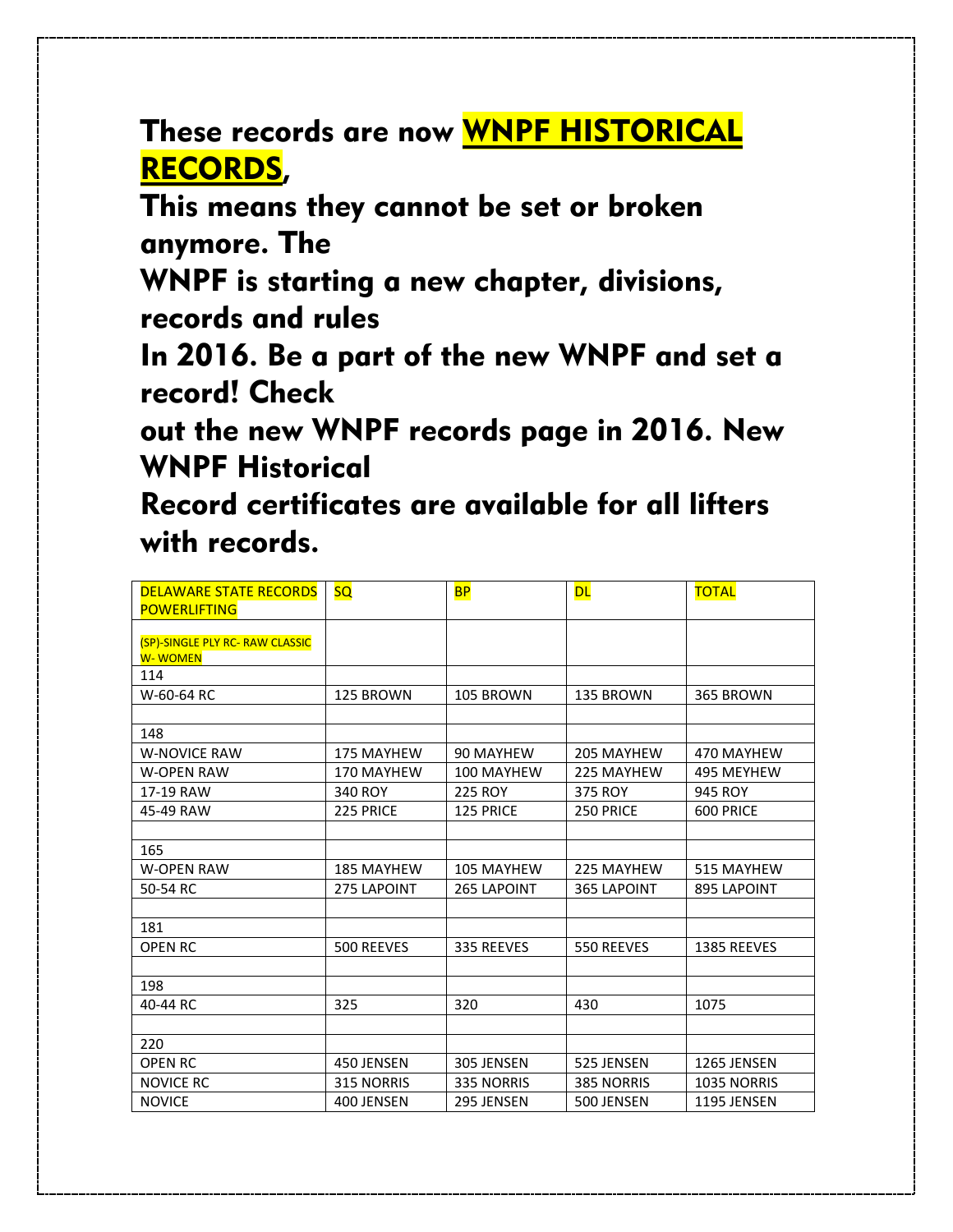| <b>SUBS RC</b>          | 480 JENSEN         | 300 JENSEN           | 475 JENSEN          | 1255 JENSEN      |
|-------------------------|--------------------|----------------------|---------------------|------------------|
| LIFETIME OPEN RC        | 450 JENSEN         | 305 JENSEN           | 515 JENSEN          | 1265 JENSEN      |
| 55-59                   | <b>580 TOMS</b>    | 375 TOMS             | 550 TOMS            | 1505 TOMS        |
|                         |                    |                      |                     |                  |
| 242                     |                    |                      |                     |                  |
| <b>NOVICE RC</b>        | 405 ROSS           | 360 ROSS             | 420 ROSS            | 1160 ROSS        |
| <b>OPEN RC</b>          | 335 MAFFETT        | 245 MAFFETT          | 425 MAFFETT         | 1005 MAFFET      |
| OPEN (SP)               | 520 TOWNSEND       | 415 TOWNSEND         | 540 TOWNSEND        | 1475 TOWNSEND    |
| LIFETIME OPEN RC        | 415 ROSS           | 375 ROSS             | 420 ROSS            | 1210 ROSS        |
| 40-44 RC                | 510 EDGERTON       | 310 EDGERTON         | <b>460 EDGERTON</b> | 1250 EDGERTON    |
| 45-49 RC                | 490 EDGERTON       | 310 COTY             | 530 COTY            | 1290 COTY        |
|                         |                    |                      |                     |                  |
| 275                     |                    |                      |                     |                  |
| 17-19 RC                | 315                | 185                  | 350                 | 850              |
| SPECIAL OLYMPIAN RC     | <b>590 HILL</b>    | <b>370 HILL</b>      | <b>540 HILL</b>     | <b>1485 HILL</b> |
| LIFETIME RC             | <b>500 HILL</b>    | <b>330 HILL</b>      | <b>500 HILL</b>     | 1330 HILL        |
| <b>OPEN RC</b>          | 450 MAFFETT, D     | 390 ROSS             | 525 MAFFETT, D      | 1290 MAFFETT, D  |
| <b>OPEN</b>             | 788 CRONER         | 534 CRONER           | 750 CRONER          | 2050 CRONER      |
| 45-49                   | <b>660 BRINTON</b> | 505 BRINTON          | <b>600 BRINTON</b>  | 1765 BRINTON     |
|                         |                    |                      |                     |                  |
| 300                     |                    |                      |                     |                  |
| S.O. RAW                | 620 HILL           | <b>410 HILL</b>      | <b>545 HILL</b>     | <b>1575 HILL</b> |
|                         |                    |                      |                     |                  |
| <b>SHW</b>              |                    |                      |                     |                  |
| 50-54                   | 462 EDWARDS        | 225 EDWARDS          | 451 EDWARDS         | 1141 EDWARDS     |
| <b>OPEN</b>             | 462 EDWARDS        | 225 EDWARDS          | 451 EDWARDS         | 1141 EDWARDS     |
|                         |                    |                      |                     |                  |
| <b>BENCH PRESS ONLY</b> |                    | <b>DEADLIFT ONLY</b> |                     |                  |
|                         |                    |                      |                     |                  |
| <b>WOMEN</b>            |                    | <b>WOMEN</b>         |                     |                  |
| 148                     |                    | 123                  |                     |                  |
| <b>JUNIOR RAW</b>       | 90 MEADE           | <b>JUNIOR RAW</b>    | 250 BOWMAN          |                  |
|                         |                    |                      |                     |                  |
| 165                     |                    |                      |                     |                  |
| 50-54 RAW               | 145 COX            | 132                  |                     |                  |
| <b>OPEN RAW</b>         | 125 SAVIDGE        | <b>NOVICE RAW</b>    | 242                 |                  |
|                         |                    |                      |                     |                  |
|                         |                    | 148                  |                     |                  |
|                         |                    | 40-44 RAW            | 250 PAVLAK          |                  |
|                         |                    | Open RAW             | 230 MEADE           |                  |
|                         |                    |                      |                     |                  |
|                         |                    | 165                  |                     |                  |
|                         |                    | <b>OPEN RAW</b>      | 295 SAVIDGE         |                  |
|                         |                    | 45-49 RAW            | 225 TOMS            |                  |
| <b>BENCH PRESS ONLY</b> |                    | <b>DEADLIFT ONLY</b> |                     |                  |
| <b>MEN</b>              |                    |                      |                     |                  |
| 114                     |                    | <b>MEN</b>           |                     |                  |
| 9-10 RAW                | 65 LEWIS           | 114                  |                     |                  |
| 11-12                   | 65                 | 11-12 RAW            | 130                 |                  |
|                         |                    |                      |                     |                  |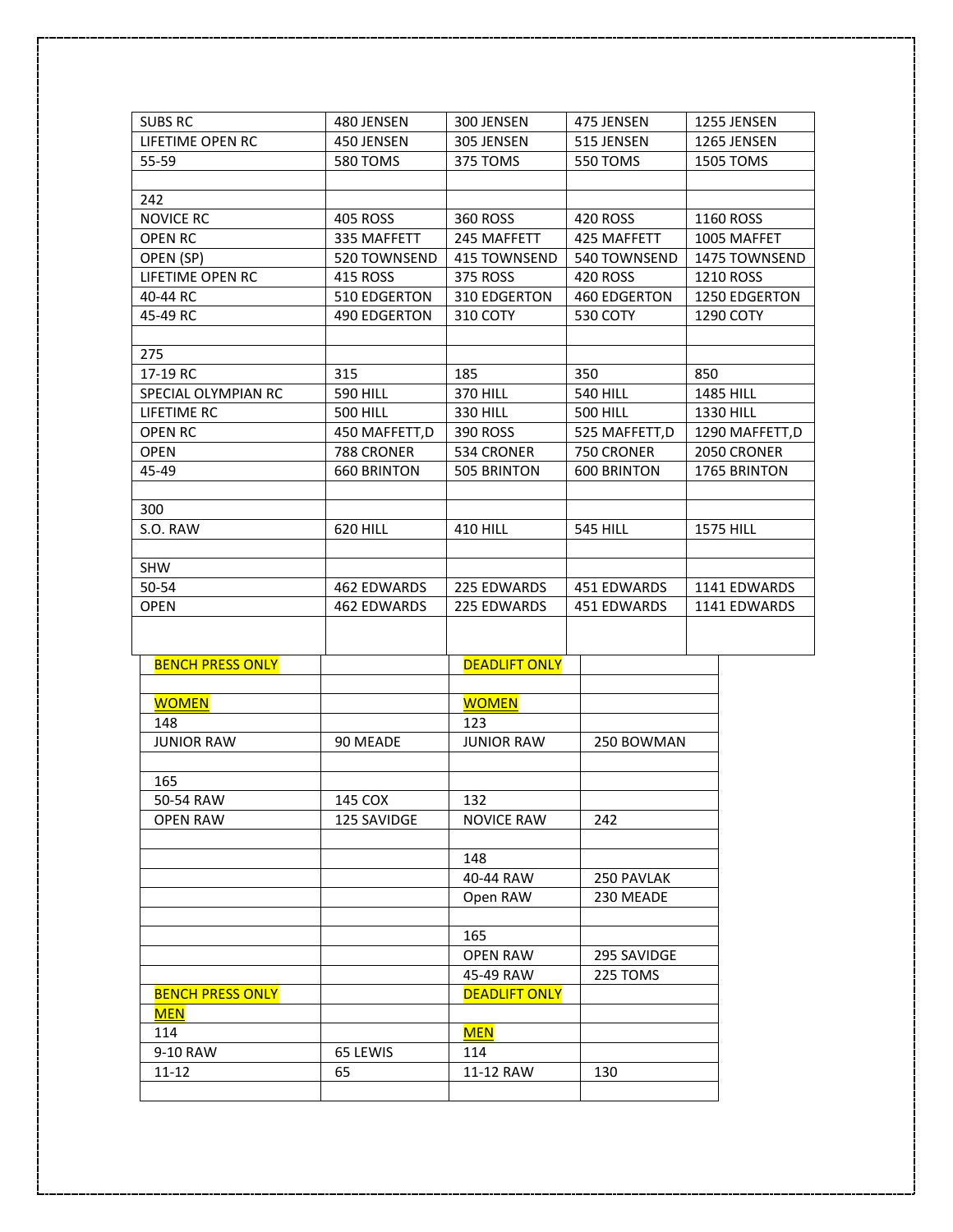| 123                  |                   | 148               |                     |
|----------------------|-------------------|-------------------|---------------------|
| <b>OPEN RAW</b>      | 220 WALKER        | 9-10 RAW          | 170 TAYLOR          |
| <b>OPEN</b>          | 265               | <b>JUNIOR RAW</b> | <b>425 BAUTISTA</b> |
|                      |                   | <b>OPEN RAW</b>   | 280 POWELL          |
|                      |                   | 60-64 RAW         | 210 FERRIS          |
| 132                  |                   | 65-69 RAW         | 231 FERRIS          |
| LIFETIME OPEN RAW    | 270 SAM           | SUBS RAW          | <b>410 EDGERTON</b> |
| <b>SUBS RAW</b>      | 270 SAM           |                   |                     |
| JUNIOR RAW           | 225 MANN          | 165               |                     |
|                      |                   | <b>JUNIOR RAW</b> | 385 BAUTISTA        |
|                      |                   | LIFETIME OPEN     |                     |
| 148                  |                   | <b>RAW</b>        | <b>455 TIMMONS</b>  |
| <b>JUNIOR RAW</b>    | 275 WENCIUS       | 50-54 RAW         | 365 LAPOINT         |
| <b>OPEN</b>          | 341 SAM           | 60-64 RAW         | 282 CELIA           |
| LIFETIME OPEN RAW    | 225 POWELL        |                   |                     |
| 60-64 RAW            | 187 FERRIS        | 181               |                     |
| 65-69 RAW            | 198 FERRIS        | 13-16             | 315                 |
|                      |                   | <b>JUNIOR RAW</b> | <b>445 TAUBLER</b>  |
|                      |                   | LIFETIME OPEN     | 400                 |
| 165                  |                   | <b>SUBS RAW</b>   | 350 KAMINSKI        |
| LIFETIME OPEN RAW    | <b>265 UHDE</b>   | 70-74 RAW         | 405 OVERBECK        |
| <b>OPEN RAW</b>      | 363 WRIGHT        | 80-84 RAW         | 385 OVERBECK        |
| <b>OPEN</b>          | 325               | <b>NOVICE RAW</b> | 479                 |
| 50-54 RAW            | 275 LAPOINT       |                   |                     |
| 60-64 RAW            | 220 CELIA         | 198               |                     |
|                      |                   | <b>JUNIOR RAW</b> | 450 TOWNSEND        |
|                      |                   | <b>OPEN</b>       | <b>655 THOMAS</b>   |
|                      |                   | 40-44 RAW         | 655 THOMAS          |
| 181                  |                   | 70-74 RAW         | 315 OVERBECK        |
| 13-16                | 265               |                   |                     |
|                      | 260               |                   |                     |
| $17-19$              | <b>TOWNSEND</b>   | 220               |                     |
| <b>JUNIOR RAW</b>    | 424 WALLACE       | 11-12 RAW         | 250 FERRELL         |
| <b>OPEN RAW</b>      | 424 WALLACE       | 13-16 RAW         | 455 GALENTE         |
| LIFETIME-(SP)        | <b>380 MANN</b>   | <b>OPEN RAW</b>   | 699 THOMAS          |
|                      |                   | LIFETIME OPEN     |                     |
| LIFETIME OPEN (SP)   | <b>402 MANN</b>   | <b>RAW</b>        | <b>685 THOMAS</b>   |
|                      | 360               |                   |                     |
| <b>LIFETIME OPEN</b> | <b>GATTINELLA</b> | LIFETIME OPEN     | 585                 |
| <b>OPEN</b>          | 425 MANN          | <b>SUBS RAW</b>   | 699 THOMAS          |
|                      | 400               |                   |                     |
| <b>SUBS</b>          | <b>GATTINELLA</b> | 40-44 RAW         | 680 THOMAS          |
| 40-44                | 425 MANN          | 45-49 RAW         | <b>685 THOMAS</b>   |
| 40-44 (SP)           | <b>402 MANN</b>   |                   |                     |
| 60-64 RAW            | 230 CELIA         | 242               |                     |
| <b>NOVICE RAW</b>    | 325               | 13-16 RAW         | 440 GALANTE         |
|                      |                   |                   | 500                 |
| POLICE/FIRE/MILT     | 281               | <b>JUNIOR RAW</b> | MCGARRIGLE          |
|                      |                   | <b>OPEN RAW</b>   | 560 TOWNSEND        |
|                      |                   | 45-49 RAW         | 529 COTY            |
|                      |                   | <b>NOVICE RAW</b> | 525MCGARRIGLE       |
| 198                  |                   |                   |                     |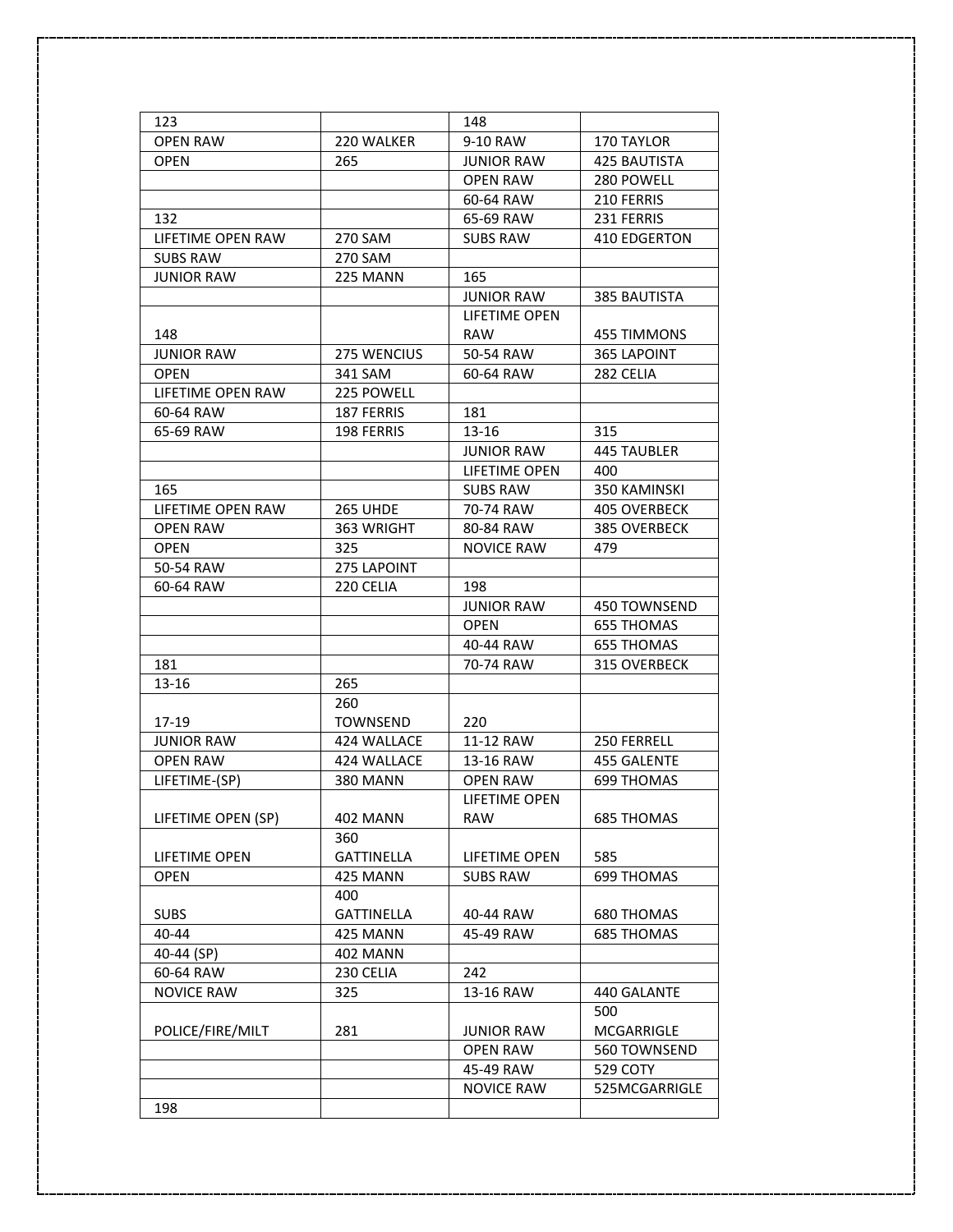|                          | 331                 |                   |                     |
|--------------------------|---------------------|-------------------|---------------------|
| 17-19                    | <b>TOWNSEND</b>     | <b>SHW</b>        |                     |
|                          | 350                 |                   |                     |
| <b>JUNIOR (SP)</b>       | <b>TOWNSEND</b>     | <b>NOVICE</b>     | 600                 |
| <b>SUBS</b>              | 424 HANDLIN         | 45-49 RAW         | 550 COTY            |
| <b>OPEN</b>              | 380                 |                   |                     |
| <b>OPEN RAW</b>          | 385 WHEATLEY        |                   |                     |
|                          |                     |                   |                     |
| 220                      |                     |                   |                     |
| 11-12 RAW                | 125 FERRELL         |                   |                     |
| <b>JUNIOR RAW</b>        | 470 WALLACE         |                   |                     |
| LIFETIME OPEN RAW        | 470 WALLACE         |                   |                     |
| LIFETIME OPEN            | 440                 |                   |                     |
| <b>OPEN RAW</b>          | 470 WALLACE         |                   |                     |
| <b>OPEN</b>              | 420                 |                   |                     |
| <b>SUBS RAW</b>          | 425                 |                   |                     |
| 40-44 RAW                | 350 WOMER           |                   |                     |
| $40 - 44$                | 500 PLUMMER         |                   |                     |
| 55-59 RAW                | 341 DAVIS           | <b>SQUAT ONLY</b> |                     |
| 60-64 RAW                | 331 DAVIS           | 181               |                     |
| 65-69 RAW                | 300 DAVIS           | <b>SUBS RC</b>    | <b>340 KAMANSKI</b> |
|                          |                     |                   |                     |
|                          |                     | 220               |                     |
|                          |                     | 45-49 RC          | 440 EDGERTON        |
| 242                      |                     |                   |                     |
| <b>OPEN RAW</b>          | 450 HOLLAND         | 242               |                     |
|                          |                     | LIFETIME OPEN     |                     |
| 40-44                    | 470 BRINTON         | <b>RC</b>         | 525 EDGERTON        |
|                          |                     | OPEN (SP)         | 510 TOWNSEND        |
| 45-49 RAW                | <b>305 EDGERTON</b> | 40-44 RC          | 525 EDGERTON        |
|                          |                     | 45-49             | 590 EDGERTON        |
|                          |                     | 45-49 RC          | 507 EDGERTON        |
|                          |                     |                   |                     |
| 275                      |                     |                   |                     |
| <b>LIFETIME OPEN RAW</b> | <b>475 EDWARDS</b>  |                   |                     |
|                          |                     | <b>POWERCURL</b>  |                     |
| <b>OPEN RAW</b>          | 480 LEWIS           | <b>RECORDS</b>    |                     |
| <b>OPEN</b>              | 530 LEWIS           | <b>WOMEN</b>      |                     |
| SUBS (SP)                | 470 ORR             | 165               |                     |
|                          |                     | 40-49             | <b>65 TRADER</b>    |
| <b>SHW</b>               |                     |                   |                     |
| <b>NOVICE</b>            | 425                 | <b>MEN</b>        |                     |
| LIFETIME OPEN RAW        | 500 EDWARDS         | 114               |                     |
| SUBS (SP)                | 600 LEWIS           | <b>OPEN</b>       | 120 KOONCE          |
| 40-44 (SP)               | 350 PETERMAN        |                   |                     |
| 45-49 (SP)               | 405 PETERMAN        | 132               |                     |
| 45-49 RAW                | 350 SUMMERS         | 40-49             | 125 SAM             |
| 55-59                    | 365                 | <b>OPEN</b>       | 125 SAM             |
| 55-59 RAW                | 315                 |                   |                     |
|                          |                     | 148               |                     |
| 300                      |                     | <b>OPEN</b>       | <b>135 WENCIUS</b>  |
| LIFETIME (SP)            | 551 LEWIS           | 60-69             | 115 FERRIS          |
|                          |                     |                   |                     |